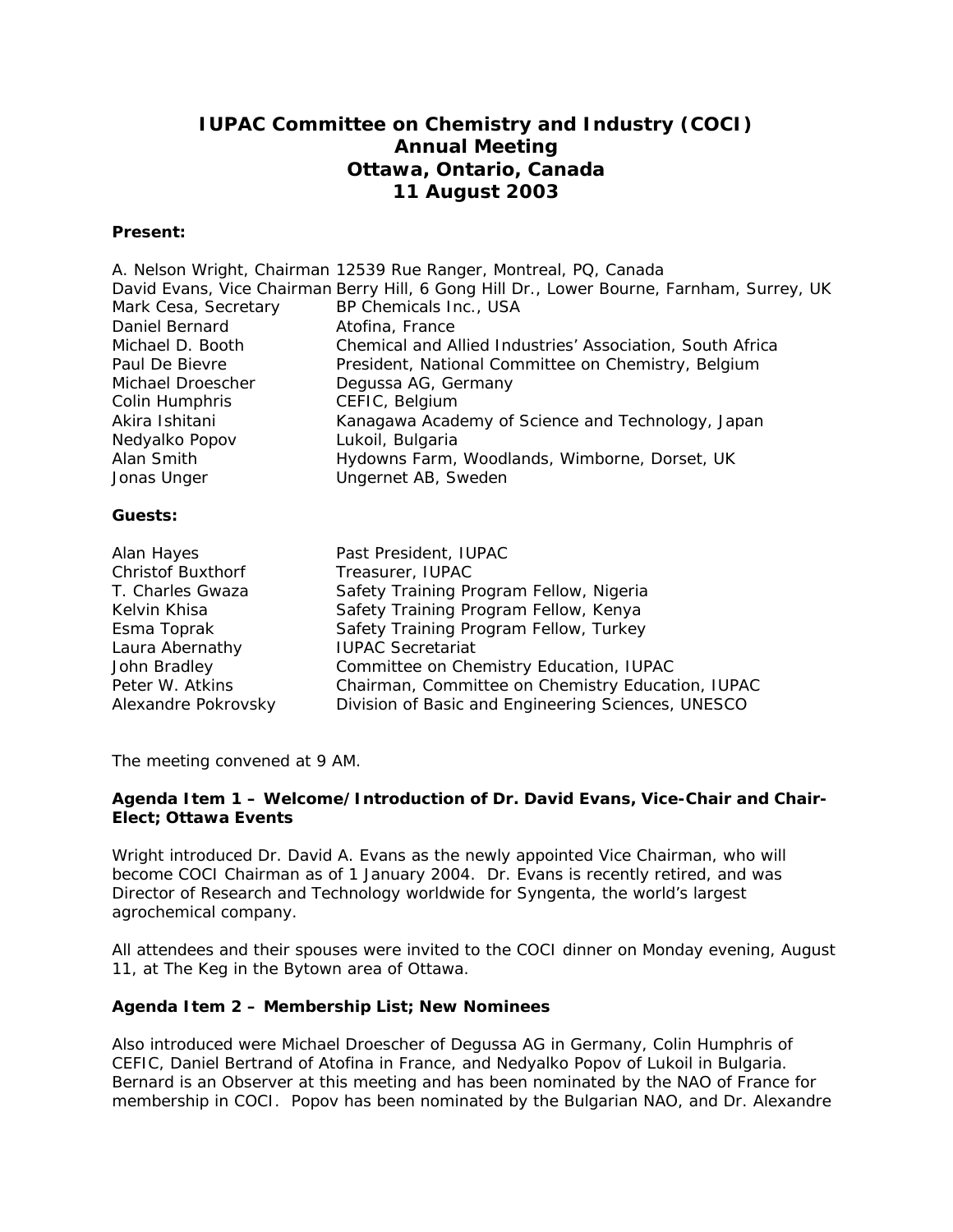Pokrovsky has been nominated for Titular Membership by the NAO of Russia. See the Program Book for further information on nominees.

Resignations were received from Senti, De Bievre (as of end 2003), and Qiao. Alles, an observer from Uruguay, was unable to attend due to financial reasons. Chon was expected for part of the meeting, and Gorelik was expected to arrive later in the week.

Wright noted the passing of Prof. Miyamoto.

Other attendees included Dr. Christof Buxthorf, IUPAC Treasurer, and Dr. Alan Hayes, past president of IUPAC.

#### **ACTION: COCI Members, representatives, and observers to make changes as necessary to their personal information in the membership list – Notify Secretary ASAP of any changes.**

### **Agenda Item 3 – Finalization of the Agenda**

Atkins requested that education –related action items, including DIDAC, be covered earlier in the day to accommodate CCE guests. Further discussion on CCE matters will be moved to Tuesday afternoon's joint COCI-CCE-CHEMRAWN meeting, including:

UK resolution DIDAC Public Perception of Chemistry Chemistry Olympiad

Dr. Evans will represent COCI at CCE for this General Assembly.

### **Agenda Item 4 – Approval of Minutes of Sundsvall Meeting**

Minutes approved as written.

### **Agenda Item 5 – 2002/03 Updates to Members**

Dr. Wright referred attendees to the program book for updates on COCI activities.

### **Agenda Item 6 – 2002/03 COCI Reports to/from IUPAC**

Wright reviewed his COCI report to council as it appears in program book. Cesa reported a few minor corrections to STP materials. Wright noted Fabienne Meyers' upcoming move from Research Triangle Park to Boston for family reasons. She will continue in her role at the Secretariat.

### **Agenda Item 7 – Company Associates**

#### **a. State, Solicitations, etc.**

Wright reported that all CA's are now receiving Certificates from IUPAC. Please refer to the program book for Wright's activities to recruit new CA's in Canada.

Several representatives reported on CA activities in their home countries. Ishitani reported on CA situation in Japan. Ten of the 40 Japanese CA's sent representatives to the most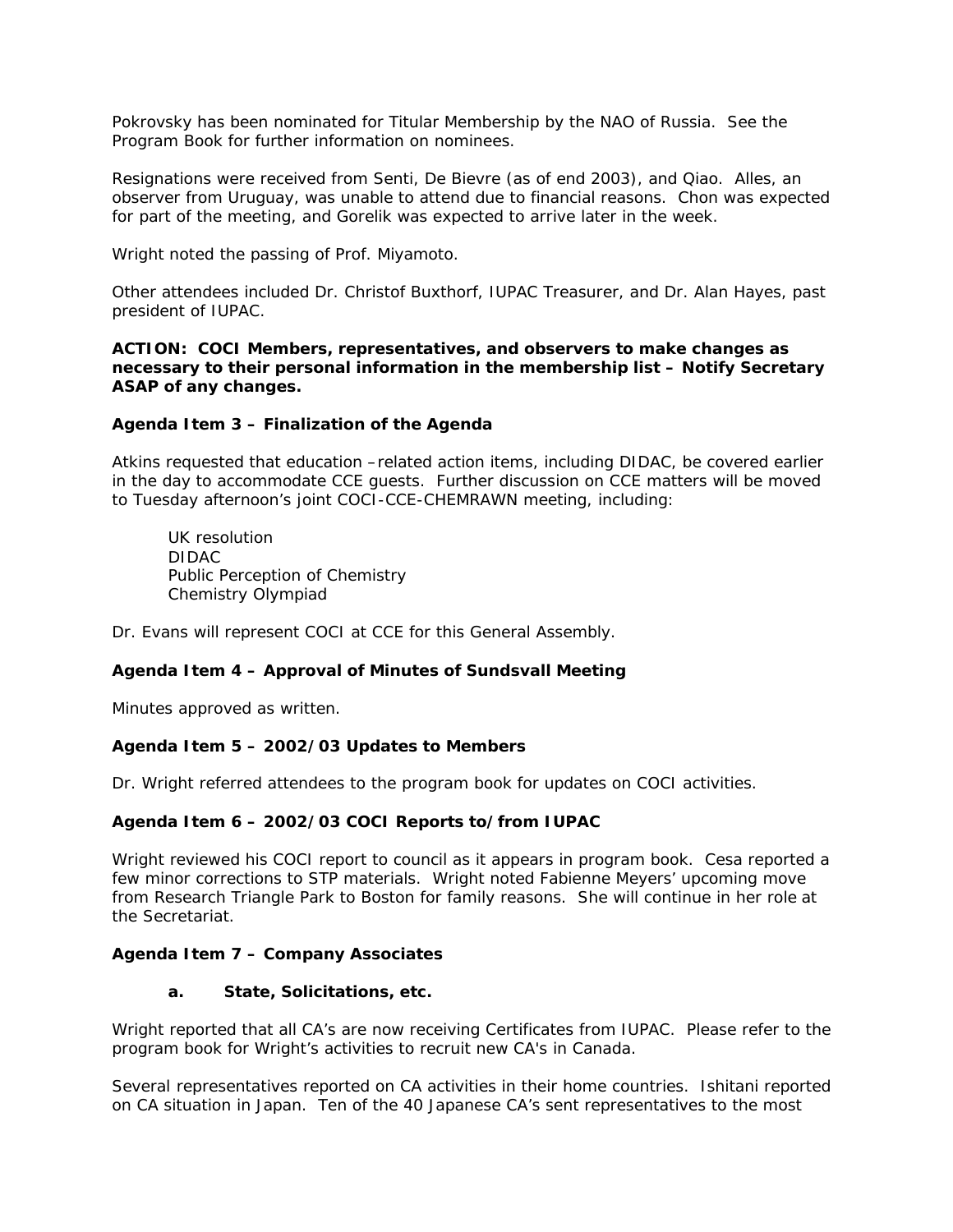recent annual CA meeting. CA's are kept informed with letters from time to time on COCI and IUPAC activities. Four young observers were sent to the 2003 GA from Japan with financial contributions from CA's. Ishitani is also working to involve more CA's in the Safety Training Program – Sankyo participated in 2002. Pharma and polymer manufacturers are being considered. Complicating matters for COCI in Japan is the perception of IUPAC as an academic organization; the Japanese Science Council has a chemistry committee with 61 members, all university professors with the exception of Ishitani.

De Bievre reported that a recent meeting with Belgian CA's had limited success. A common question among industrial personnel was how industry benefits from IUPAC. Belgium has potential for greater industrial involvement with its high concentration of chemical industry near Antwerp.

Smith sends CA's the minutes from COCI and CHEMRAWN meetings via the RSC. He has experienced difficulties in publishing on IUPAC matters in *Chemistry in Britain*. A publication on the RSC's contributions to IUPAC is to be issued.

Booth reported that there is currently only one CA, Sasol, from South Africa, and also that similar comments on IUPAC contributions to industry were heard. He commented that a brochure from IUPAC (a new one has been prepared) is not sufficient –personal contact is also necessary. Booth has been active in organizing safety activities, and he has noted the importance to industrial participants of the issues of proprietary technology and secrecy.

Evans noted that IUPAC's nomenclature contributions and its monograph on endocrine disruptors are examples of frequently used as resources in the pharmaceutical industry. He reported that one of the new Titular Members to COCI will be responsible for CA's, including keeping CA's informed, for example through NAO's A task force is under consideration to identify ways to provide benefit to CA's, an effort which will take time.

The question of the possible role of trade organizations in interactions between COCI/IUPAC and industry was discussed. Humphris commented that even within CEFIC it is difficult to assure proper representation of industry's interests. There is a continuing effort to make sure industry is properly represented. He noted that the IUPAC strategic plan does not contain strong language about representing industrial interests. He also mentioned that IUPAC should be more proactive about publicizing its contributions. Humphris suggested that IUPAC/COCI use organizations such as CEFIC to assure alignment with industrial interests.

### **b. Communications with industry, and IUPAC Communications in General**

Laura Abernathy, in her role as communications specialist at the IUPAC Secretariat, offered her services to help disseminate information on IUPAC to CA's, and offered free advertising to CA's in *Chemistry International*. Evans reported that one issue in common among companies he has contacted to date is the focus upon government regulations that impact their operations, and whether IUPAC activities can assist in introducing some balance into the current issues. Smith asked whether any new brochures or pamphlets were being prepared. Unger urged consultation with COCI members to prepare new materials.

### **ACTION: Members are to use Laura Abernathy's office as resource to send information to CA's; e-mail at laura@iupac.org**.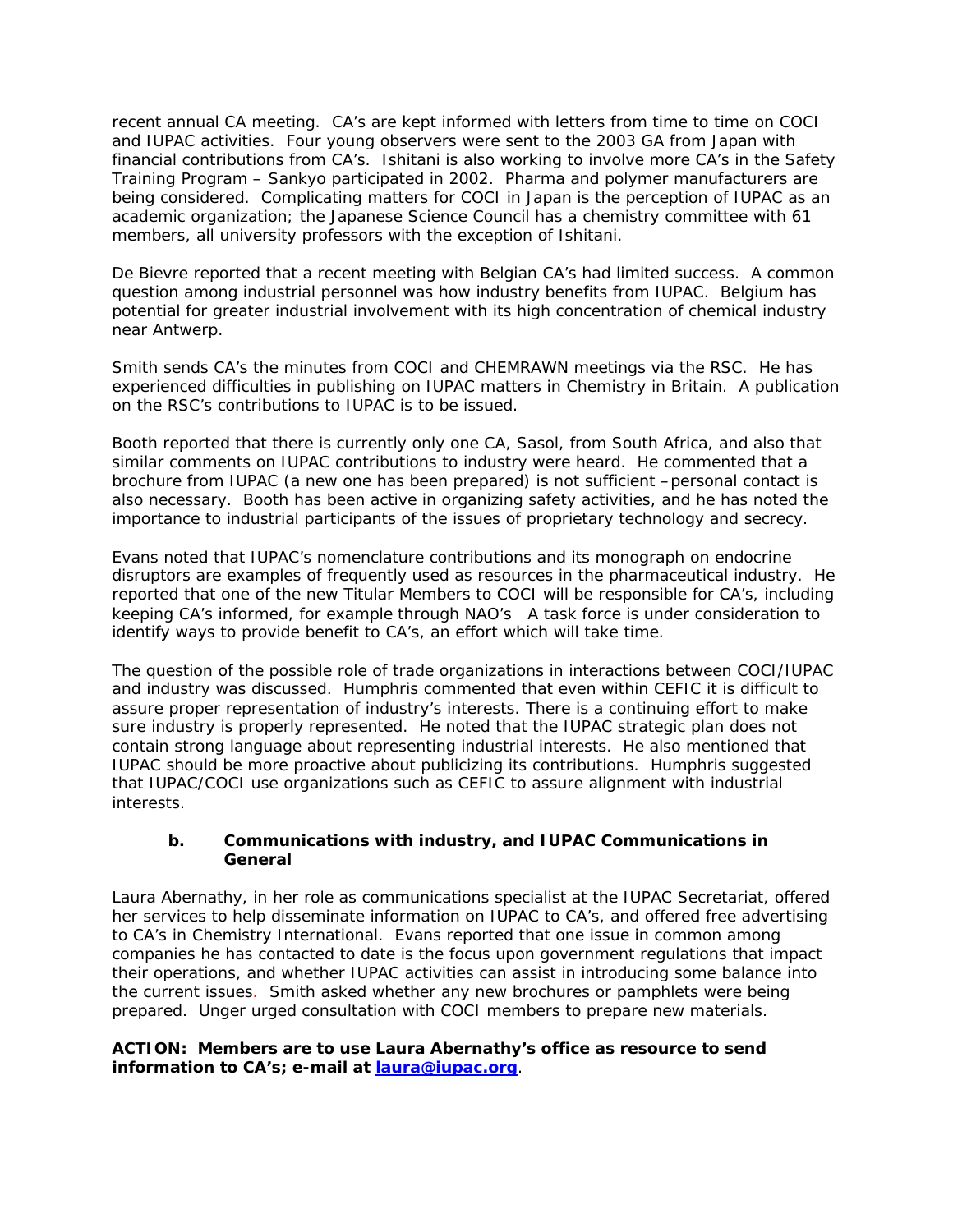### **Agenda Item 8 – IUPAC-UNESCO-UNIDO Safety Training Program**

Cesa gave a summary of the status of the Safety Training Program. Three trainees are expected to receive training at BP Chemicals in the USA in October, and up to four others may be placed at CA's in Europe and Japan during 2004. An article on the Program's activities in 2002 and beyond will appear in the November issue of *Chemistry International*.

Pokrovsky reviewed status and plans for contracts to provide UNESCO support for trainee travel. He reported that universities could be good training locations for the Safety Training Program, and that, for example, in Botswana there is a good infrastructure among universities that can be used in the future (2 to 4 years from now) to expand on the Program. There was also discussion on how the trade associations can contribute to the Program by identifying Host Companies, expanding their efforts in their regions, and identifying trainees. De Bievre reported on his meeting with the Federation of Belgian Chemical Industries to identify possible Belgian host companies.

Pokrovsky proposed a possible IUPAC project to expand the Safety Training Program into new EU member states. He noted that substantial funding might be available for such a program into 2004 and beyond. This program should be proposed for 5 –6 countries, including Hungary, the Baltic States, the Czech Republic, Montenegro, and Serbia. IUPAC would prepare a proposal according to the standard for EU projects, with October as time frame for completion, to focus on expansion of the Safety Training Program, involving intergovernmental organizations. There would be consultation with CEFIC and others on preparation of the proposal. NGO's would handle the project implementation phase. Unger reported on prior CEFIC involvement in safety-related projects in the 1990's.

There was considerable discussion on publicizing the Safety Training Program and on dealing with the media in general. Suggestions are incorporated in the action items below.

The three Safety Training Program fellows in attendance at the COCI meeting reported on their recent activities.

Toprak reported that as knowledge in safety advances, safety is becoming more popular, and her job is getting easier. The concept of safety is now in students' and workers' minds and is becoming evidenced in laws and regulations. She is working on a safety workshop for Turkey, in conjunction with UNESCO, at a University. She is also working on establishing procedures and reporting. In 2003-4 she will begin to give seminars in high schools (new activity) both in Turkish and English, and seminars to industrial companies as well, hopefully some day for a fee (to be donated to her university). She is starting to work with Ministry of Safety on issues of chemical transportation, handling, planning locations of new industrial sites, etc. As a summer trainer at B U., Toprak trains employees at many companies on HSE issues, and she notes that companies are now investing more in safety. However, still much more needs to be invested. The Turkish government now has a proposed budget for university safety issues throughout Turkey. She is preparing a new web site on safety for universities.

Gwaza noted the many challenges regarding safety in Nigeria. Challenge to translate ideas into reality. The key challenges are to translate ideas into reality - to make sure his learnings involve every part of his multinational company, Shell. He noted that the consequences of safety problems impact far beyond his home country. He is now disseminating part of what he's learned. Pokrovsky commented on the possibility of obtaining funding from Sasol, Gwaza's Host Company, for training activities in African countries such as Mozambique and Nigeria.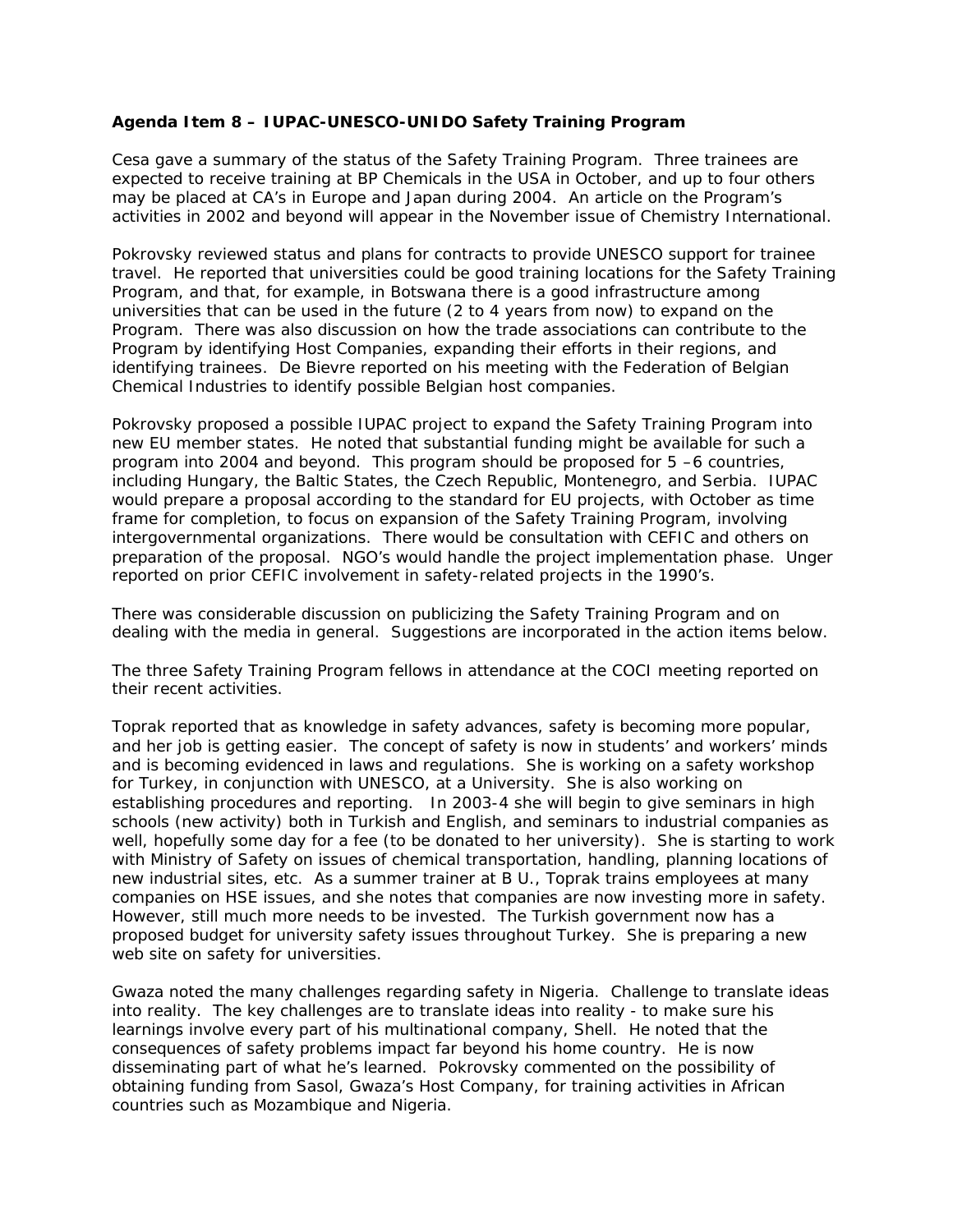Khisa is expanding the Kenya National Cleaner Production Centre's program into professional health and safety practices in industry, based on his training experiences in Japan, which focused on new safety standards in Japan during 2001 and 2002. He is translating his learnings into Swahili with industrial funding. He identified fire as a key industrial risk, and he is working on placing fire fighting equipment and infrastructure in Kenya, including workshops (6 so far) for industry leaders. The main focus of these workshops is on awareness raising, worker safety, PPE, training. He has held several inhouse training sessions at several companies. Next steps are to identify and carry out successful projects to show results. Several companies have expressed willingness to participate.

Pokrovsky proposed to do an evaluation of DIDAC materials in Kenya and to establish a separate 1 ½ day KNCPC workshop on environmental protection and toxicology. UNESCO will provide materials on toxicology education.

**ACTION: Cesa, Wright, Pokrovsky to prepare contract for UNESCO travel support for 2003 trainees. This contract will have a six-month duration, and another contract will be prepared for funding by February 2004 for funding from March – August 2004.**

**ACTION: Wright, Cesa, Pokrovsky, Bradley to contact Michael Freemantle of** *C&EN* **at press room to publicize the Safety Training Program and DIDAC for possible publication and to explore possibility of article in** *New Scientist* **or other publications.**

**ACTION: Cesa to prepare presentation and poster on Safety Training Program for use at biennial safety meetings among company associations.**

**ACTION: Pokrovsky and Toprak to finalize details for workshop in Turkey in 2004.**

**ACTION: Pokrovsky and Khisa to develop Kenya workshop on environmental protection and toxicology.**

**ACTION: Evans, Pokrovsky to evaluate feasibility of EU project on safety training in new EU member countries.**

#### **Agenda Item 9 – Workshops on Safety in Chemical Production**

Booth reported on the Workshop in China in 2002. He acknowledged the contributions of Wright and Qiao in preparing the way and organizing the workshop, and also acknowledged several COCI members for arranging for speakers. There was a good nucleus of speakers that could be drawn upon for future workshops.

Wright reiterated that format of several specific talks was nicely applicable. 150 persons attended the workshop, with appropriate levels of expertise and authority for the workshop. Safety Training Program fellow Zhang received his STP certificate at the workshop as well.

#### **Agenda Item 10 – DIDAC**

De Bievre reminded attendees of the symposium on DIDAC at the IUPAC Congress on Friday. Eddie Mihiels of AGFA is in attendance for the symposium. He mentioned that UNESCO has shipped 8 tons of DIDAC materials to date.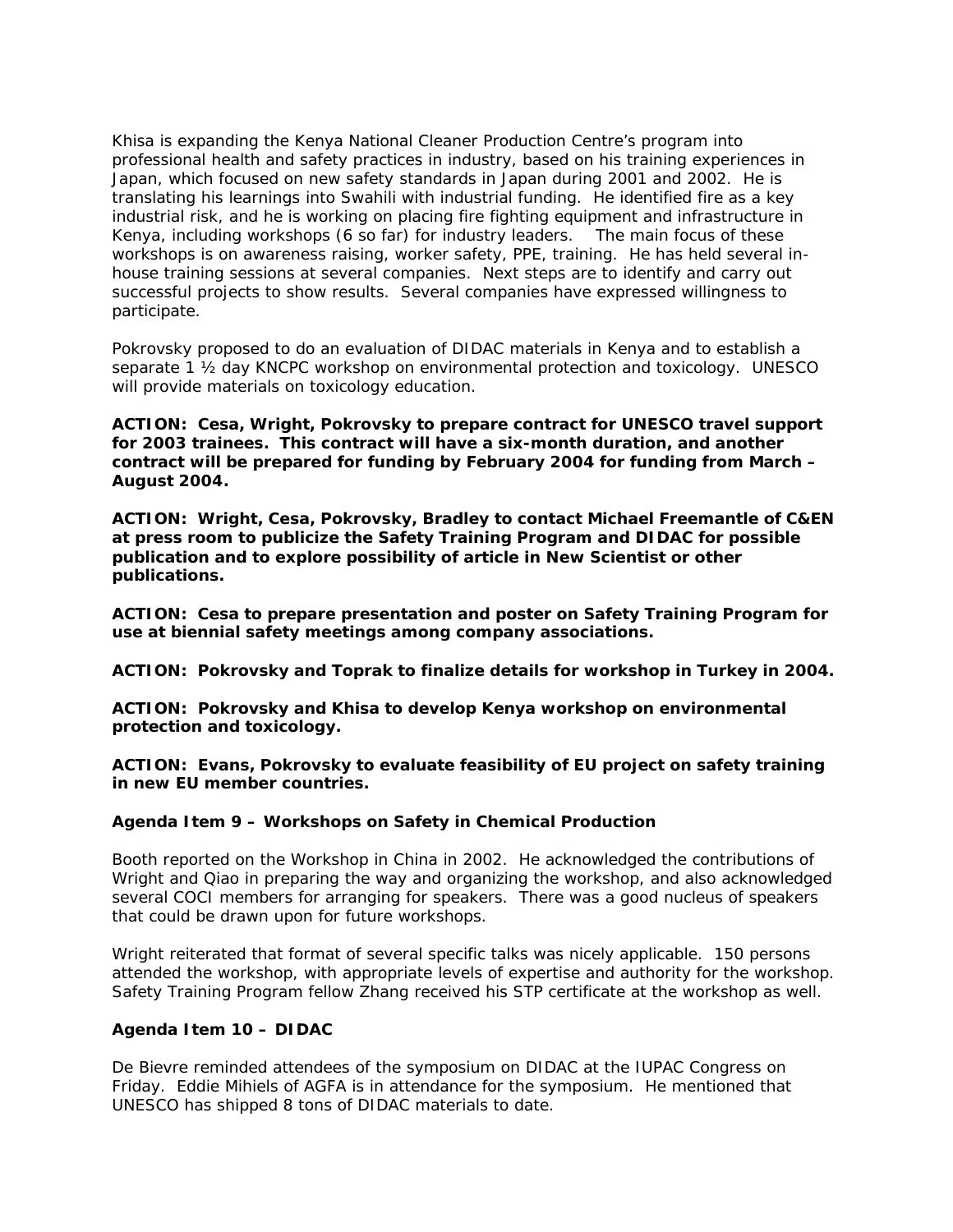Pokrovsky summarized recent DIDAC activities. He made copies of all five volumes of DIDAC materials available for inspection at the meeting. The eight tons of DIDAC materials were sent to 98 of the 189 UN member countries. The next steps are to prepare 5000 copies of the CD-ROM form of DIDAC for distribution free in Africa, then to other countries. Also, the posters for the module on Water and the Atmosphere will be completed by the end of August, and a booklet for teachers and students to accompany the posters will be completed as well. All COCI members will receive a copy of DIDAC in book form for distribution to developed countries. Future activities, beyond the \$10K IUPAC contract for preparation of the CD-ROM, will include preparation of new modules for use at universities, and posting DIDAC on the Internet. Also, versions of DIDAC in Japanese, Korean, and Russian are either completed or in progress. Toprak offered to assist in translation of DIDA into Turkish. The U. S. State Department has asked Pokrovsky to collaborate with them on applications of DIDAC. To date \$250K has been spent, from various sources, on preparation and distribution of DIDAC. The Secretary General of UNESCO has expressed his pleasure with the DIDAC program.

Wright thanked Pokrovsky and the DIDAC team and reviewed COCI's role as catalyst for this activity.

Bradley noted that dissemination of DIDAC materials has been successful largely because of personal efforts by Pokrovsky and himself to visit recipient countries, particularly in Africa. On these visits they made presentations on DIDAC, and the personal efforts have made a big difference.

Atkins called DIDAC a tremendous achievement. He also suggested that a new CCE project be initiated to assess the efficacy of DIDAC materials in chemistry education around the world. In particular, he wants to assess whether a network of users will develop to disseminate and facilitate learning how to use DIDAC.

Bradley noted that only one set of materials has been delivered to each country at this point, usually in the capital city at a university or center of education. Assessment of DIDAC's impact will depend on what happens next, now that multiple copies can be distributed. He asked for suggestions on how to facilitate networking on DIDAC in these countries, and mentioned that support from IUPAC would be valuable to make sure that materials are distributed and used as intended.

Pokrovsky reported that DIDAC materials are being distributed to national centers responsible for education and for further distribution of the materials within their countries. He proposed a report at CCE Seoul meeting to assess how widely materials have been distributed and used. Atkins agreed in principle to a proposal for a report next January on activities in six African countries, and stated that UNESCO can contribute to an evaluation meeting in Kenya for some time after May 2004 if one can be organized.

Wright encouraged attendance at workshop on Friday.

There was considerable discussion on publicity for DIDAC. Wright suggested that, at the appropriate time, another article be published in *Chemistry International* to accompany the recent article. Pokrovsky reported that the IUPAC logo will appear on the DIDAC CD and books, along with the AGFA and UNESCO logos, and he noted that it will be important to get printed versions in all languages, with copies of each for UNESCO, IUPAC, and AGFA.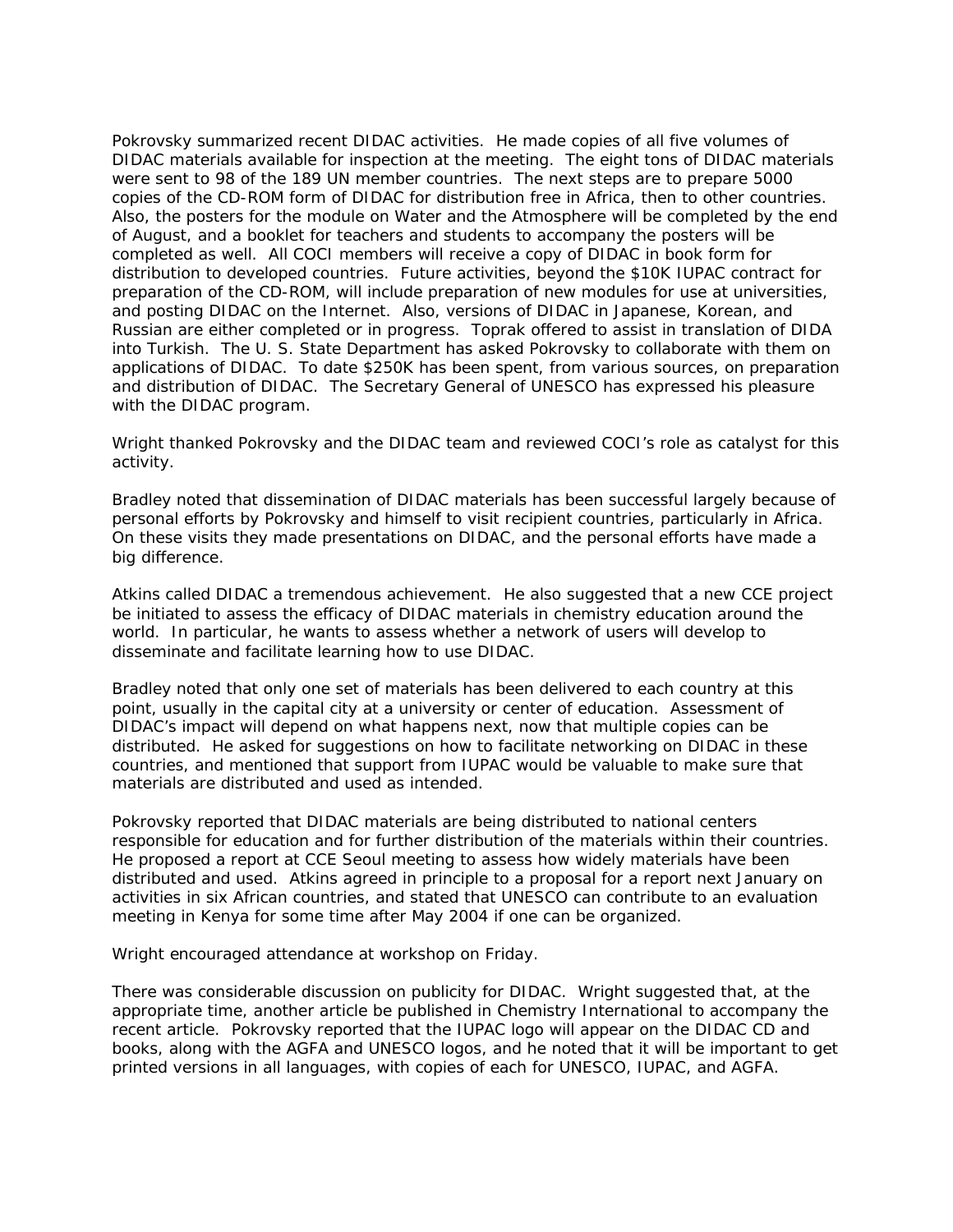Smith offered to explore publicizing DIDAC through RSC connections on web sites. Other NAO's could participate similarly. A common web address would be needed for all materials in order to construct links on other Web sites.

Evans offered his congratulations on the program, and stated that COCI should continue involvement in the program along with CCE. He noted that the materials must support the syllabus in the countries where it is used, and suggested that modifications may be necessary to insure that DIDAC is consistent. Bradley observed that the DIDAC materials are a set of tools or resources not tied to a particular curriculum, analogous to the "Gold Book," which is also a resource or reference and not a curriculum. In that sense they are ideal for the work of IUPAC globally.

De Bievre noted that, after some financially difficult years at AGFA, during which they continued to support IUPAC efforts, they might now be able to become more closely involved again with DIDAC, particularly with assessment and follow-up activities, now that the materials are complete.

Unger urged COCI members to communicate with their own NAO's and industrial contact persons (CA's) on DIDAC as an example of how industry works together with IUPAC.

Evans would like to meet later to discuss more generally how to interact with industry. Industry is interested in improving education in chemistry. For example, there have been 290 new startup companies in the U. K. but projections suggest that as few as 100 new Ph.D.'s might be expected by 2010 – he would like to see IUPAC do more to involve industry and serve their needs.

Humphris asked as the CEFIC representative to COCI how CEFIC can participate. He mentioned the possible involvement of the Brussels organization AllChemie, comprised of CEFIC plus 4 other organizations. Their motto is, "Taking Chemistry to Society." The organization meets regularly with MEP's. A big issue of the organization is the perceived Distance of big issues from people. Unger distributed a brochure on AllChemie.

Atkins mentioned a resolution at Council to shift emphasis toward raising funds from Industry, and said it would be discussed further at the CCE meeting on Tuesday, with input from COCI. As an example of the kind of fundraising intended, see the major contribution of Samsung to IUPAC for organization of the 2003 IUPAC Congress.

#### **ACTION: Wright asked Bradley to prepare article for CI on DIDAC progress.**

### **ACTION: Pokrovsky and Atkins to organize review meeting in 2004-5 for the DIDAC program.**

**ACTION: Toprak to prepare proposal for \$2K of UNESCO funds for translation of DIDAC materials into Turkish. Cesa to provide official letter from COCI authorizing her to take on responsibility to have DIDAC translated.**

**ACTION: Ishitani to provide \$1K to prepare package of several sets of Japanese translation of DIDAC materials.** 

#### **Agenda Item 11 – Cooperation with UNESCO**

Examples of this cooperation are listed under Sections 8, 9, 10, and 11 of these minutes and in the program book. Pokrovsky promised to continue UNESCO support of COCI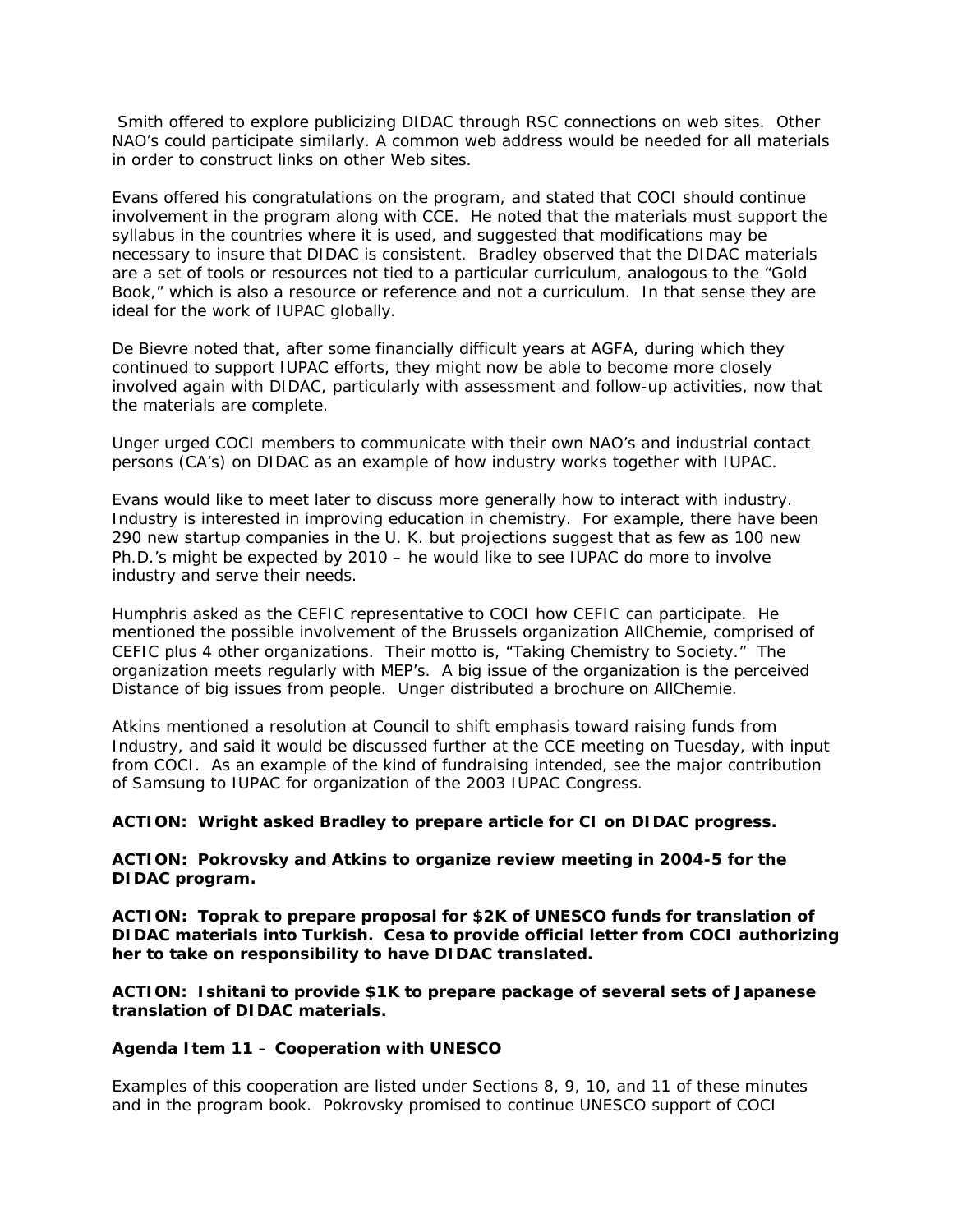programs (workshops, safety training program, others.) Future activities include: Safety Workshop in Turkey no later than Feb 2004; COCI Safety Training Program fellowship by Feb 2004; Safety Workshop in Kenya in 2004-5**.**

# **Agenda Item 12 – Follow-up to Previous Activities**

# **a. Green/Sustainable**

Wright and Evans believe that the term "green" continues to have negative political connotations, particularly in Europe. Evans dislikes "green" because he believes it has no definition and is therefore misinterpreted. Chemicals must be considered on case-by-case basis. See program book for further items on the topic.

# **b. Oestrogens/Endocrine Disruptors**

Wright cited the late Prof. Miyamoto's efforts on the SCOPE/IUPAC project. See program book for further items on this topic.

# **c. Molecular Basis of Biodiversity**

See the program book for further items on this topic.

# **d. McGill Office for Chemistry and Society**

Several items are included in the program book from and about Patrick McDonagh, a writer active in popularizing chemistry in Canada.

# **e. Nobel Winners – More on George Porter**

See program book.

# **Agenda Item 13 – Liaison with Other Committees/Divisions**

# **a. Committee on Chemical Education (CCE)**

Evans will either appoint a formal representative of COCI to CCE or act in this capacity himself.

# **b. CHEMRAWN**

Chon and Smith are current COCI representatives. Smith reported on CHEMRAWN activities, including the CHEMRAWN XVI meeting on Saturday 9 August. A new CHEMRAWN is planned on Water.

# **c. Division of Chemistry and the Environment**

A COCI representative to this committee will be needed.

# **d. Division of Chemistry and Human Health**

De Bievre is the current COCI representative to CCH. He is working on an IUPAC project on traceability of measurement results. This work affects CHH and other chemistry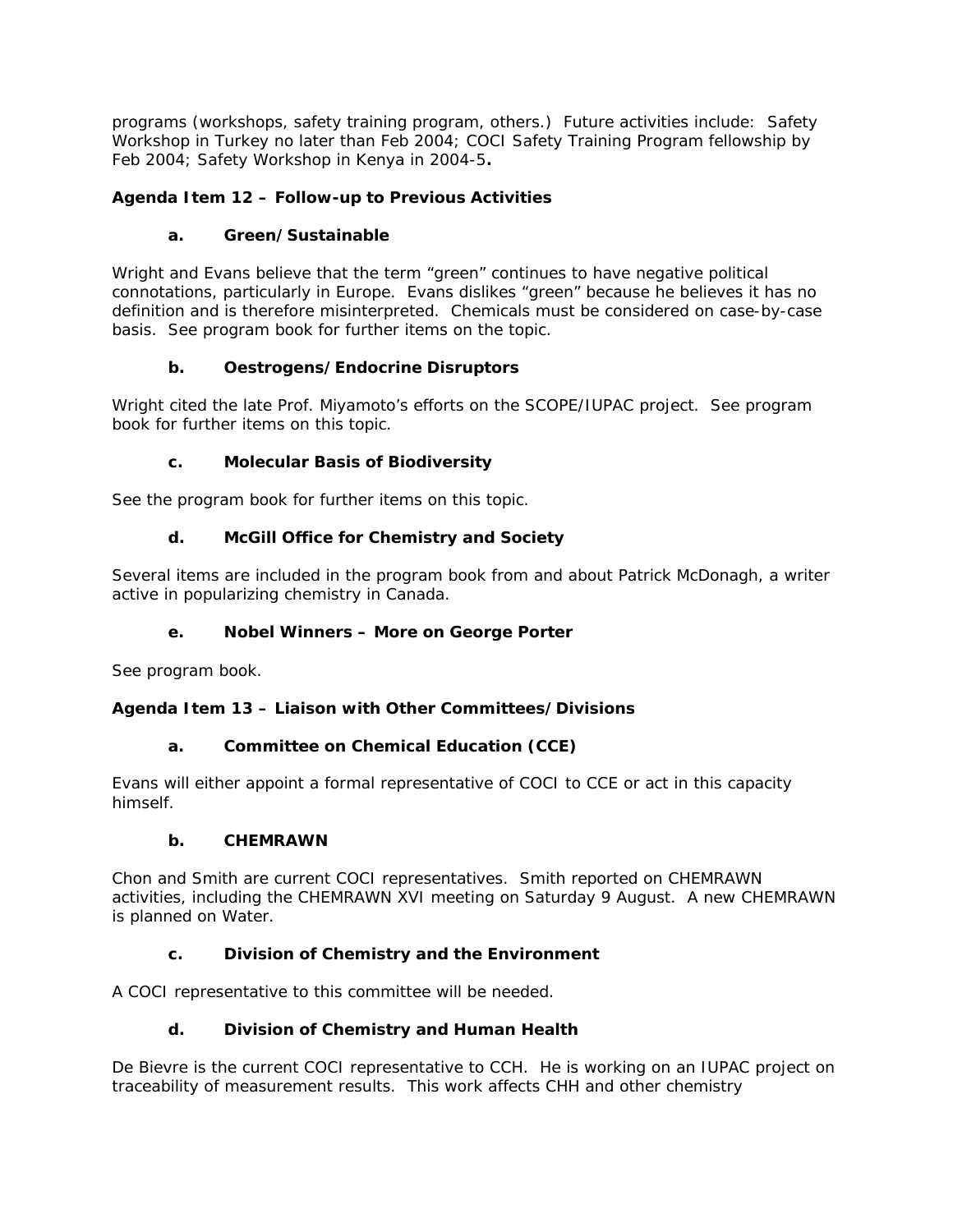communities. With De Bievre's membership in COCI expiring at end 2003, a new representative may be necessary. Humphris asked for more information about traceability.

### **ACTION: Evans to appoint COCI representatives to CCE, CHEMRAWN, Division of Chemistry and the Environment, CHH.**

# **e. CEFIC**

Humphris is the current representative from CEFIC to COCI. He mentioned the issue of SCALE (see CHEMRAWN symposium) and whether the "cautionary principle will run riot" with its new emphasis on the effects of mixtures of chemicals on children's health. See the CEFIC articles in the program book. Industry is realizing society's negative impression on chemistry, which impacts industry's license to operate, the number of students studying chemistry, and public trust and the reputation of chemistry. CEFIC is focusing on where and how industry should respond (similar to ACC advertising efforts on trust and reputation.)

Droescher reported that 2003 is the German Year Of Chemistry. There will be several thousand events in Germany, including exhibitions on products (plastics), experimental demonstrations, and the like. See the GDCH home page also the VCI web site for details. He also reported that the number of students studying chemistry in Germany is increasing again after a drastic dip in early-mid 90s.

The decreasing number of chemistry students at universities is addressed on page 179 of program book – see the highlighted text.

### **Agenda Item 14 – Finance Subcommittee**

### **a. Current Status**

The program book contains information on the latest transactions and current balance. In the past COCI charged admission for workshops in developed countries as a source of income. COCI also spent \$30K for the special issue of *Pure and Applied Chemistry* on endocrine disruptors, including honoraria for speakers and reviewers.

# **b. Future, with IUPAC Biennium Budget**

The biennial funding for COCI from IUPAC will begin in 2004. A suggestion was made to discuss the leverage gained by expenditures in COCI.

A treasurer will be needed from among titular members beginning in 2004.

### **ACTION: Evans to appoint treasurer from among Titular Members.**

# **Agenda Item 15 – IUPAC/ICSU Funding of New Projects**

COCI will need to propose new projects via IUPAC based on \$15K budget per biennium. We will need to understand the process better. As an example, see the Wright-Pokrovsky-Bradley proposal for \$10 K for the DIDAC CD-ROM.

It was also noted that IUPAC is part of ICSU, where further funding possibilities may exist.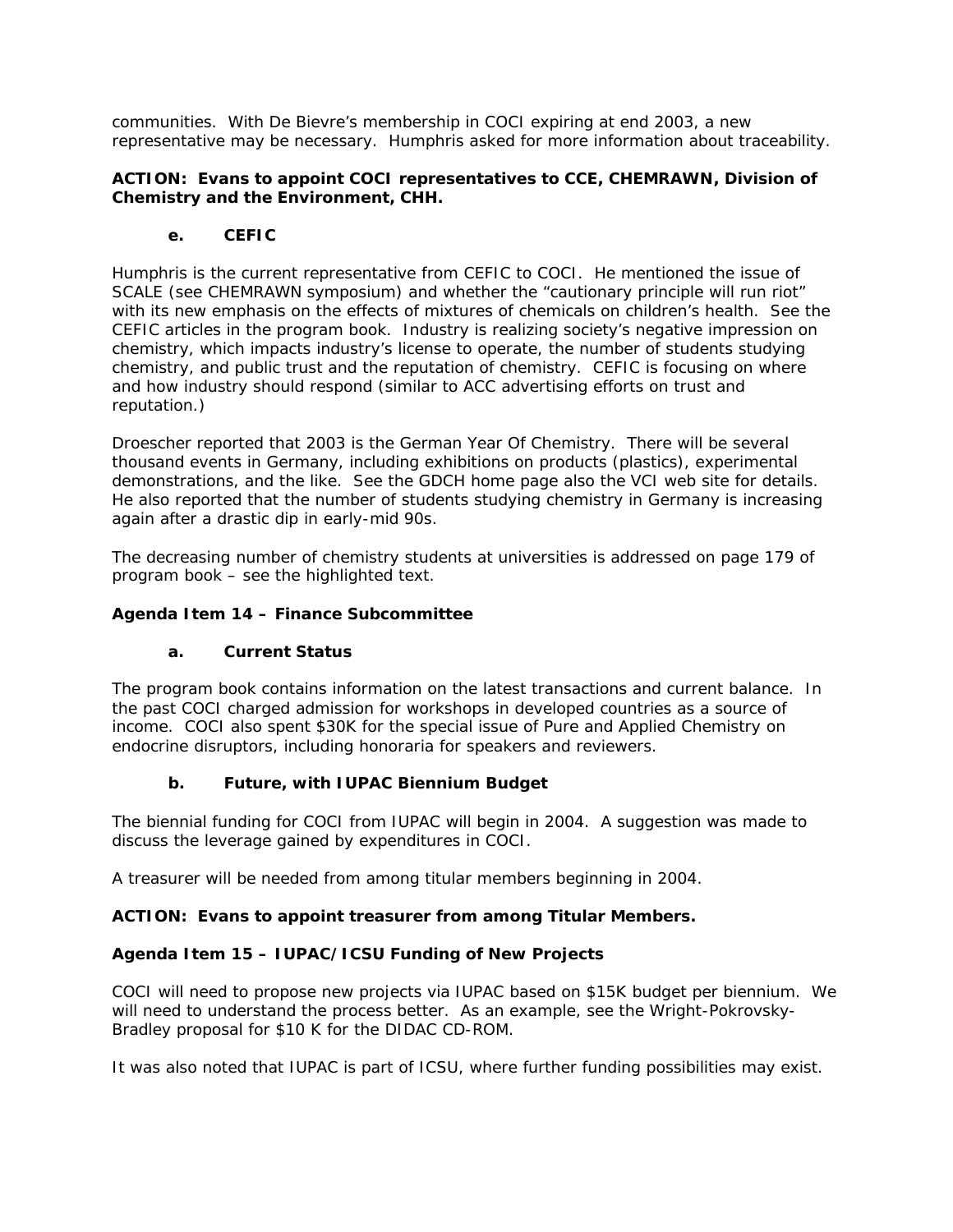# **Agenda Item 16 – New Project Suggestions**

### **a. Public Perception of Chemistry**

Evans summarized a presentation he prepared for the committee on this topic.

His goal is to make chemistry a preferred subject, in schools and in communities. He then suggested approaches that might be considered as IUPAC projects for the committee. It was considered essential to avoid duplication with the CCE initiative, where the focus was largely upon the educational aspects. The emphasis for COCI should be those aspects which particularly affect the chemical industry, and should involve related stakeholders such as government/regulatory and the media. In order to determine industry's needs, COCI will pursue demand-led projects initiated by persons who are COCI members, with a particularly important role to be played by CA's and national representatives. Evans proposes that the way to win is via the principles of the scientific method, through expositions of how science is done, explained via examples which are familiar to laypersons.Questionnaires show a low level of understanding of how science is done.

#### COCI's stakeholders include

Education – chemistry is an unpopular subject. Improving this requires serious study. This, Evans believes, is the job of CCE – we should assist CCE from industrial perspective.

Media – their requirements are to sell papers and ad time. Good news does not sell newspapers. In addition to promulgating success stories, we must explain our positions proactively and in the right way, and thus derive great long-term benefit.

Government – their efforts leading to regulation are a big common interest among COCI industrial reps Evans contacted. The principal need of politicians is to be re-elected. As an example, Evans mentioned a program called 626, in which every MEP in Europe was contacted by bioscientists on regulatory issues.

Scientists – we can be our own worst enemies in the way we present the results of our work. Often big new ideas or results are overstated, and other competing technological solutions to problems are denigrated. Evans advocates a return to the scientific method, as stated thus: Formulate proposition, and then do experiments to move to hypothesis to theory to law. Relate cause to effect by mechanistic studies. Report results for peer review during the process.

Public at large – want to see the benefits of science and to understand that scientists are committed to the public's need. We want public to appreciate science, not necessarily understand it in detail – it is arrogant for scientists to expect and demand that the public at large should understand their work.

There is a great deal of good work being done by chemists worldwide, and much duplication of effort results. COCI can take an assurance role to coordinate efforts and avoid duplication.

COCI will need help with its actions: from IUPAC for media relations; from CEFIC and other trade associations to help bring the scientific method to government actions. COCI must develop an implementation plan, with objectives and milestones, over long time scales.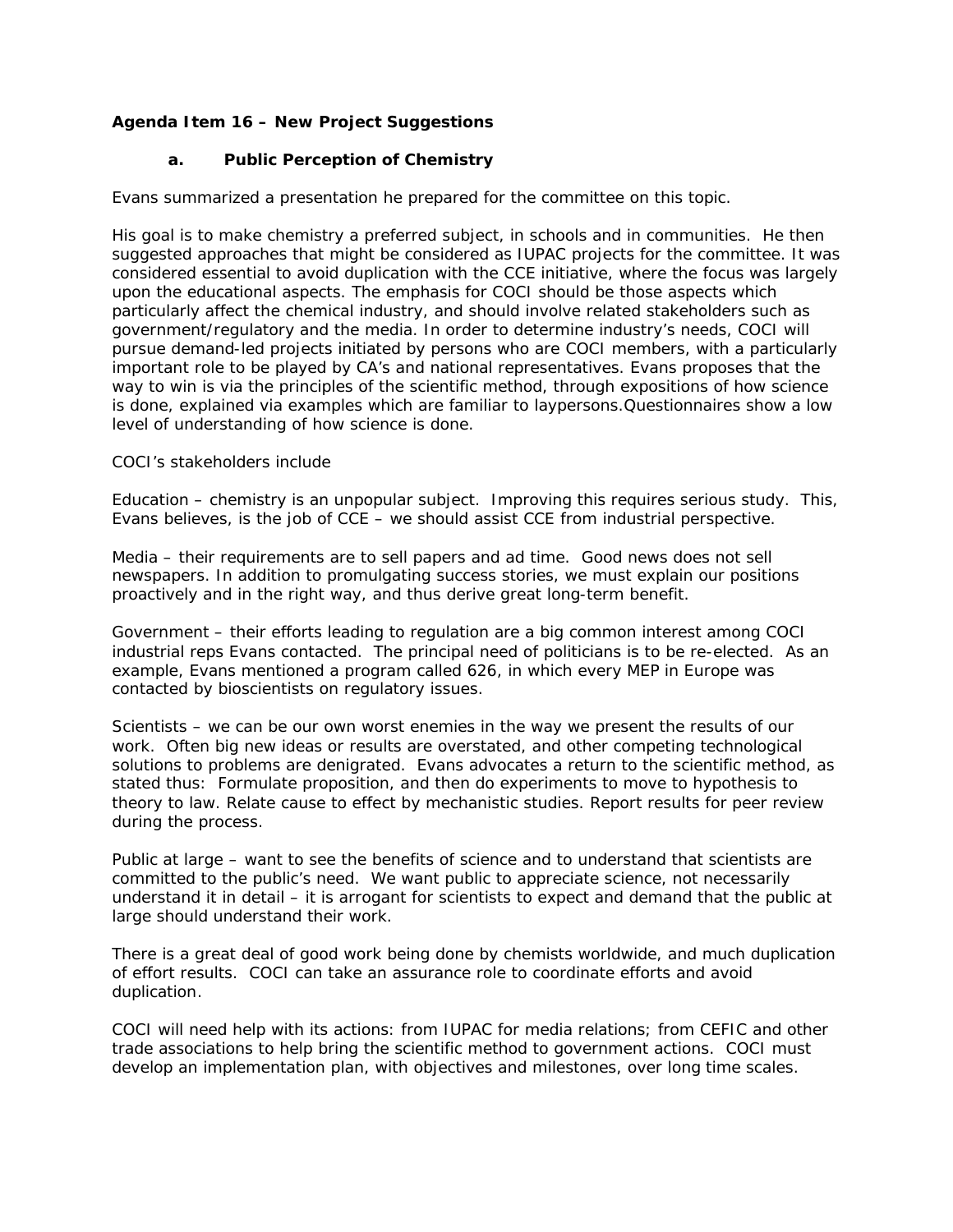Droescher emphasized the need to build links between academia and industry, including funding, resources, and finding persons who are committed and authoritative.

Smith pointed out that there are a great many activities under way around the world on improving public perception of chemistry. See the program book, p. 200ff, on activities around the world. De Bievre mentioned that the public sees chemistry as a polluter; but while fewer people study chemistry, only chemists can clean the environment. He also stated that the concept of experimental uncertainty needs to be properly used.

Humphris noted that industry will always be rocked by events; COCI can contribute through new initiatives to "combat those who work to instill fear."

### **b. Others**

Pokrovsky's proposals are documented above in these minutes.

Unger mentioned the upcoming AllChemie meeting in Brussels. Humphris stated that it will be important to decide which messages to public come from IUPAC, and which from CEFIC, etc.

Evans noted IUPAC's "brand name" in nomenclature and standards. IUPAC's status as an NGO should be a stronger part of IUPAC strategy.

It was suggested that COCI should not be spokesman for industry, but can coordinate scientific activities in support of industrial concerns, and that IUPAC can take on the role of issuer of formal statements of fact in chemical science.

### **ACTION –Humphris and Evans to identify where IUPAC and AllChemie can coordinate activities.**

#### **ACTION: Proposal from Macromolecular Division on nomenclature to be sent to Evans for review - \$3K requested from COCI for 2004.**

### **Agenda Item 17 – COCI Review of IUPAC Projects**

Wright reminded COCI members that at the last Bureau meeting it was decided that any project proposal that is industrially focused would go through COCI for opinions or approval. A better job needs to be done on review of project proposals in a timely manner.

### **ACTION: Evans to appoint coordinator of project proposal review.**

### **Agenda Item 18 – CHEMRAWN XVI – "Innovation in the Chemical Industry", Aug. 9 and 12**

Smith reviewed the program, which was held on August 9. Chon was among the speakers. COCI members were encouraged to attend the joint meeting on Tuesday AM to expand on topics resulting from the workshop.

### **Agenda Item 19 – Conclusion of the Ad Hoc IRSC on Reorganization**

Wright reviewed the output from this committee. It was part of the overall reorganization of IUPAC. There are two final results: 1. COCI becomes a regular standing committee of IUPAC with a regular budget. A budget of \$15K per biennium was approved beginning in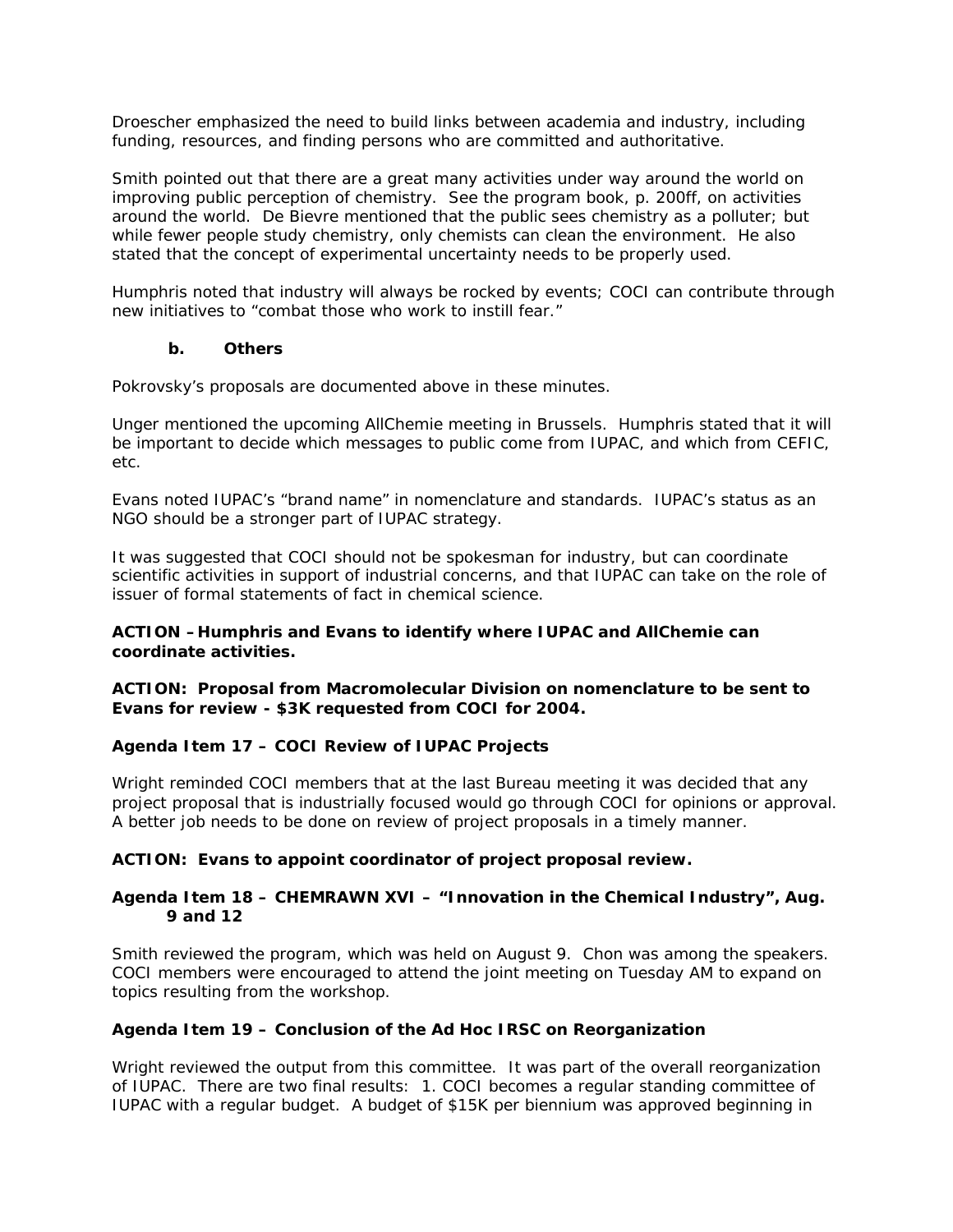2004. 2. David Evans will become Chairman of COCI in 2004. See p. 233ff of the program book for the new COCI terms of reference and other information. COCI is now a formal committee of IUPAC with titular members and national representatives appointed by the IUPAC President on recommendation of the chairman of COCI and the nominations of NAO's.

### **Agenda Item 20 – Proposed Reorganization of IUPAC – Should COCI Have a Position?**

For information on this issue see the program book. The proposed change in IUPAC structure will likely be approved.

### **Agenda Item 21 –WCLM, August 15, 2 PM**

This topic was discussed for informational purposes – see the program book (p. 261) for details. The World Chemistry Leadership Meeting is an attempt to get the heads of the world's chemical societies together to discuss various issues. As such, it can increase prestige and influence of IUPAC.

### **Agenda Item 22 – Next COCI Meeting**

#### **ACTION: Evans to determine location for next COCI meeting, to be held in March – April 2004.**

### **Agenda Item 23 – Other Business/Adjournment**

Cesa led a brief presentation thanking Wright for his contributions to COCI. Among Nelson's many accomplishments were invigoration of the Safety Training Program and Workshops, the catalytic role in the success of DIDAC, and the White Book on endocrine disruptors. He received a signed certificate of thanks from the COCI membership.

Meeting adjourned 4:15 pm.

#### Appendix: Action Items from the Safety Training Program Workshop

**ACTION: Pokrovsky, Gwaza, and Booth to collaborate on the following activities with Shell Petrochemical Development Company in Nigeria:**

- **1. Courses on toxicology in Ghana and other West African countries– Shell to arrange with Gwaza's leadership; UNESCO to provide financial support**
- **2. Bridge between Nigeria and the Singapore Science Center**
- **3. All African Union of Pure and Applied Chemistry encourage Safety Training Program Fellows to act as speakers at meetings such as an upcoming conference in Dar Es Salaam, Tanzania, on university-industry cooperation.**
- **4. Michael Booth to arrange for a plenary lecture by one of the Safety Training Program fellows, with UNESCO support for travel.**